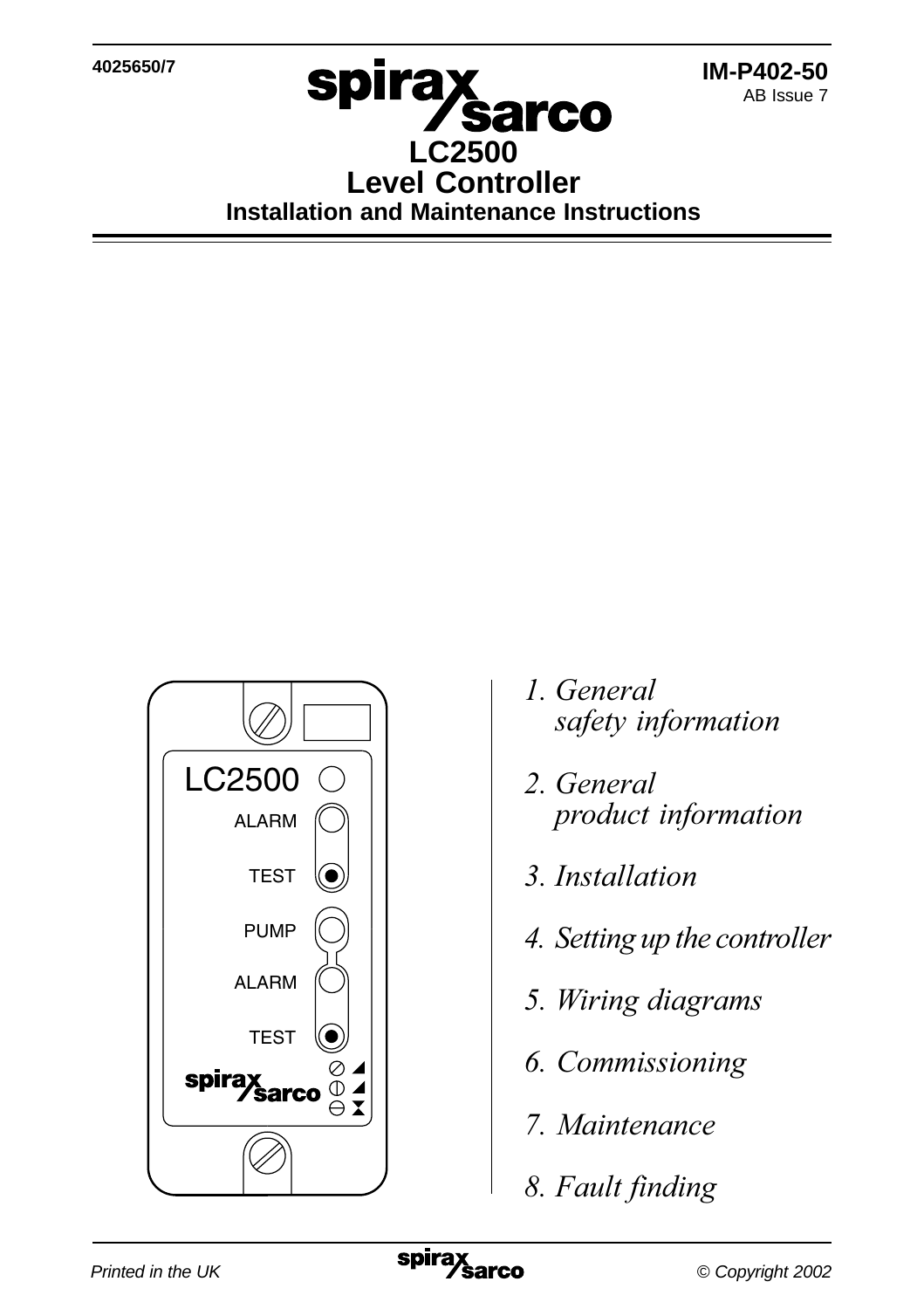# 1. General safety information

**Your attention is drawn to Safety Information Sheet IM-GCM-10 as well as to any National or local regulations.**

**Safe operation of the product depends on it being properly installed, commissioned and maintained by a qualified person in compliance with the operating instructions.**

**It is essential to comply with general installation and safety instructions for pipeline and plant construction, as well as to make proper use of tools and safety equipment.**

**The product is designed and constructed to withstand the forces encountered during normal use. Use of the product for any other purpose, or failure to install the product in accordance with these Installation and Maintenance Instructions, could cause damage to the product, will invalidate any marking, and may cause injury or fatality to personnel.**

## **Additional Safety Notes:**

### **Level control and level limiting products in steam boilers**

**Products /systems must be selected, installed, operated, and tested in accordance with: - Local or National standards and regulations.**

- **- Guidance Notes, (Health and Safety Executive PM5 in the UK).**
- **- The requirements of Approvals Authorities.**
- **- Boiler inspection bodies.**
- **- Boiler manufacturer's specifications.**

**Two independent low water limiting systems must be installed on steam boilers. Level probes must be installed in separate protection tubes/chambers, with sufficient clearance between the tips, and earth.**

**Each probe must be connected to an independent controller. The alarm relays must isolate the boiler heat supply at low alarm status.**

**A high water alarm may be part of the water level control, or a separate system. An independent high water alarm system must be fitted if it is considered a safety requirement. In this case, the relays must simultaneously isolate the feedwater supply and the boiler heat supply at high alarm status. All boiler water limiters require regular functional testing.**

**A suitable water treatment regime must be used to ensure continuous safe and correct operation of the control and limiter systems. Consult the above authorities and a competent water treatment company.**

### **Warning**

**Isolate the mains supply before unplugging the controller since hazardous voltages will be exposed on the controller base. This product complies with the requirements of Electromagnetic Compatibility Directive 89/336/EEC by meeting the standards of:**

- **- BS EN 50081-1 (Emissions) and**
- **- BS EN 61000-6-2 (Immunity).**

**The following conditions should be avoided as they may create interference above the limits specified in BS EN 61000-6-2 if:**

**- The product or its wiring is located near a radio transmitter.**

- **- Excessive electrical noise occurs on the mains supply. Power line protectors (ac) should be installed if mains supply noise is likely. Protectors can combine filtering, suppression, surge and spike arrestors.**
- **- Cellular telephones and mobile radios may cause interference if used within approximately 1 metre (39") of the product or its wiring. The actual separation distance necessary will vary according to the surroundings of the installation and the power of the transmitter.**

**If this product is not used in the manner specified by this IMI, then the protection provided may be impaired.**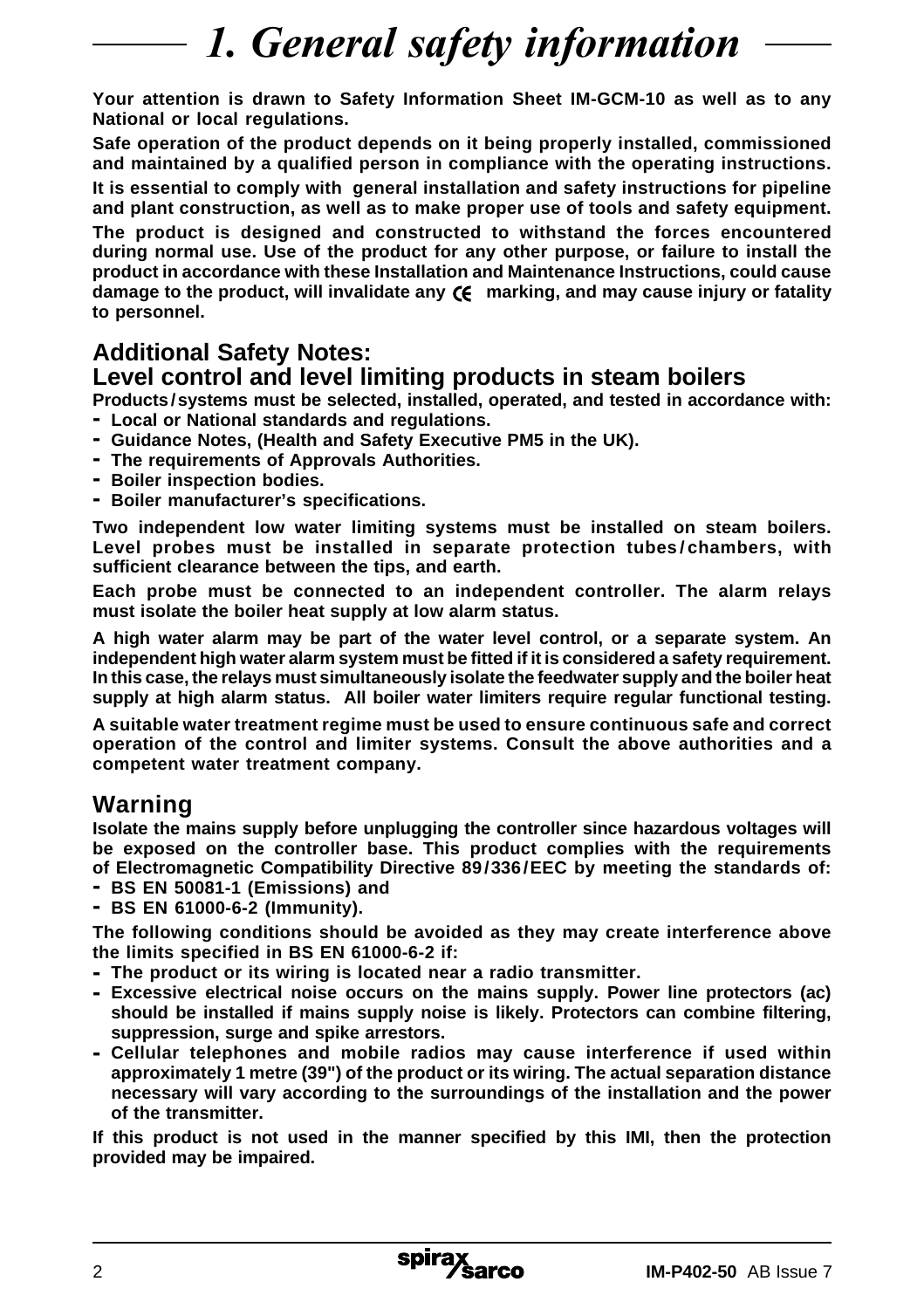# 2. General product information

The LC2500 is a two channel level controller with adjustable switching levels, and is normally used in conjunction with a capacitance type level probe.

Either of the channels, (designated A and B), can be set to provide a high or low alarm, and channel B can also provide an adjustable pump on/off control.

Alternatively, the controller can power and accept a 4-20 mA signal from a pressure or differential pressure transmitter if required.

The LC2500 has a wave filter function which acts as a damper, preventing over-frequent relay operation in turbulent conditions.

An additional safety feature is an 'out of range' alarm. This operates if the probe or wiring is damaged, or if the probe has been wired incorrectly, and enables prompt action to be taken to rectify any potentially dangerous situation.

The controller is set on installation to suit the mains supply voltage, to provide the required level control and level alarm functions, and to give the control and alarm levels required. See Section 4.1, 'Setting up the controller'.

Configuration labels are provided for the controller front panel and enclosure chassis plate, and indicate the mode selected.

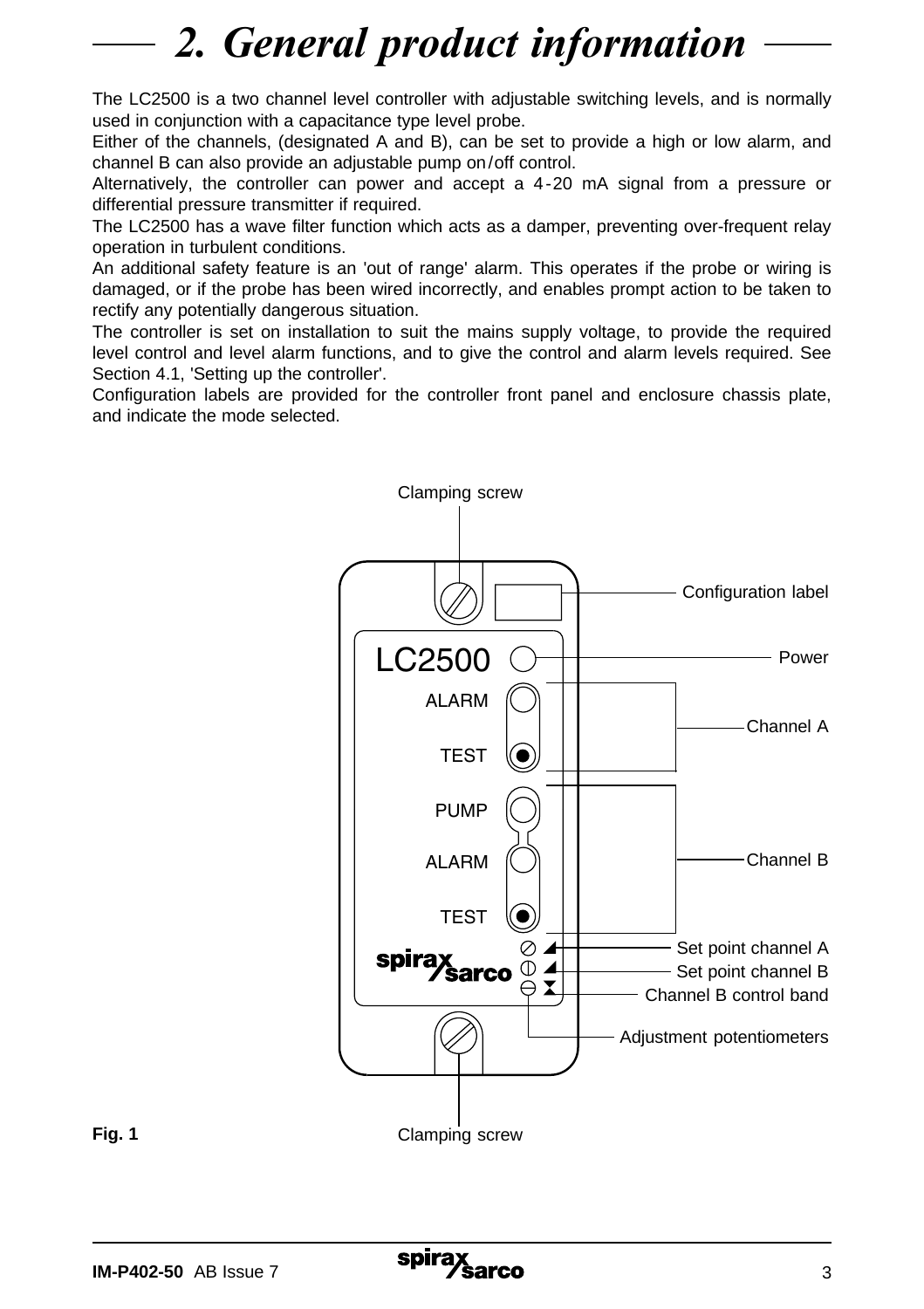| Maximum ambient temperature                |                                                                                                                                                   | $55^{\circ}$ C  | (131°F)        |  |
|--------------------------------------------|---------------------------------------------------------------------------------------------------------------------------------------------------|-----------------|----------------|--|
| Minimum ambient temperature                |                                                                                                                                                   | $0^{\circ}$ C   | (32°F)         |  |
| <b>Pollution degree</b>                    |                                                                                                                                                   | 2               |                |  |
| Overvoltage catagory                       |                                                                                                                                                   | Н               |                |  |
| Indoor use only                            |                                                                                                                                                   |                 |                |  |
| <b>Altitude</b>                            |                                                                                                                                                   | 2 000 m         | (6, 561.5, ft) |  |
| <b>Humidity</b>                            | Maximum relative humidity 80% for temperatures up to 31°C (87.8°F)<br>decreasing linearly to 50% relative humidity at 40°C (104°F).               |                 |                |  |
| <b>Protection rating</b>                   |                                                                                                                                                   | IP40            |                |  |
| Mains supply voltage                       | 230 V setting                                                                                                                                     |                 | 198 V - 264 V  |  |
|                                            | 115 V setting                                                                                                                                     |                 | 99 V - 132 V   |  |
| <b>Frequency</b>                           |                                                                                                                                                   | $50 - 60$ Hz    |                |  |
| <b>Fuse type</b>                           | 20 mm cartridge, 100 mA anti-surge (T). For the UL version, replacement<br>fuses must be UL recognised to maintain the integrity of the approval. |                 |                |  |
| <b>Maximum power consumption</b>           |                                                                                                                                                   | 6 VA            |                |  |
| Maximum cable length (controller to probe) |                                                                                                                                                   | $100 \text{ m}$ | (328 ft)       |  |
| <b>Terminal torque rating</b>              |                                                                                                                                                   | 1 N m           | $(9$ lbf in)   |  |

# 3. Installation

#### **WARNING:**

**Isolate the mains supply before unplugging the controller since hazardous voltages will be exposed on the controller base.**

To unplug the controller from its base, undo the two retaining screws and pull the controller straight forwards. Rocking the controller in the vertical plane will ease removal.

The controller must be installed in a suitable industrial control panel or fireproof enclosure to provide environmental protection (pollution degree 2). Spirax Sarco can provide suitable plastic or metal enclosures (for standard controller only).

The controller may be mounted on a 'top hat' DIN rail using the clip provided or the clip can be removed and the controller base screwed directly to a chassis plate.

**Caution: Allow 15 mm (5/8") spacing between multiple units for air circulation.**

The controller is for installation category II (Overvoltage category) and must be installed in accordance with IEC 60364 or equivalent. The controller and all connected circuits must have a common isolation system which meets the relevant requirements of IEC 60947-1 and IEC 60947-3 or equivalent. This must be positioned close to the controller and clearly identified as the disconnect device.

A quick blow 3 amp external fuse must be fitted in all phases of the controller and relay supply. The relays are rated at 250 Vac and must be on the same phase as the controller supply.

**Note:**- The wiring diagrams (Section 5) show all relays in the power off position.

Screened high temperature, 3 core, 1 mm**<sup>2</sup>** (18 - 16 AWG) copper cable is required for the probe wiring. The maximum permitted length is 100 metres (328 ft). Use cable with a suitable temperature rating for the installation. Pirelli FP200 or Delta Crompton Firetuf OHLS are suitable cables for the standard version. Use NEC Class 1 wiring for UL version.

Connect the screens as shown in the wiring diagrams (Section 5).

**If the product is not used in the manner specified in this IMI, then the protection provided may be impared.**

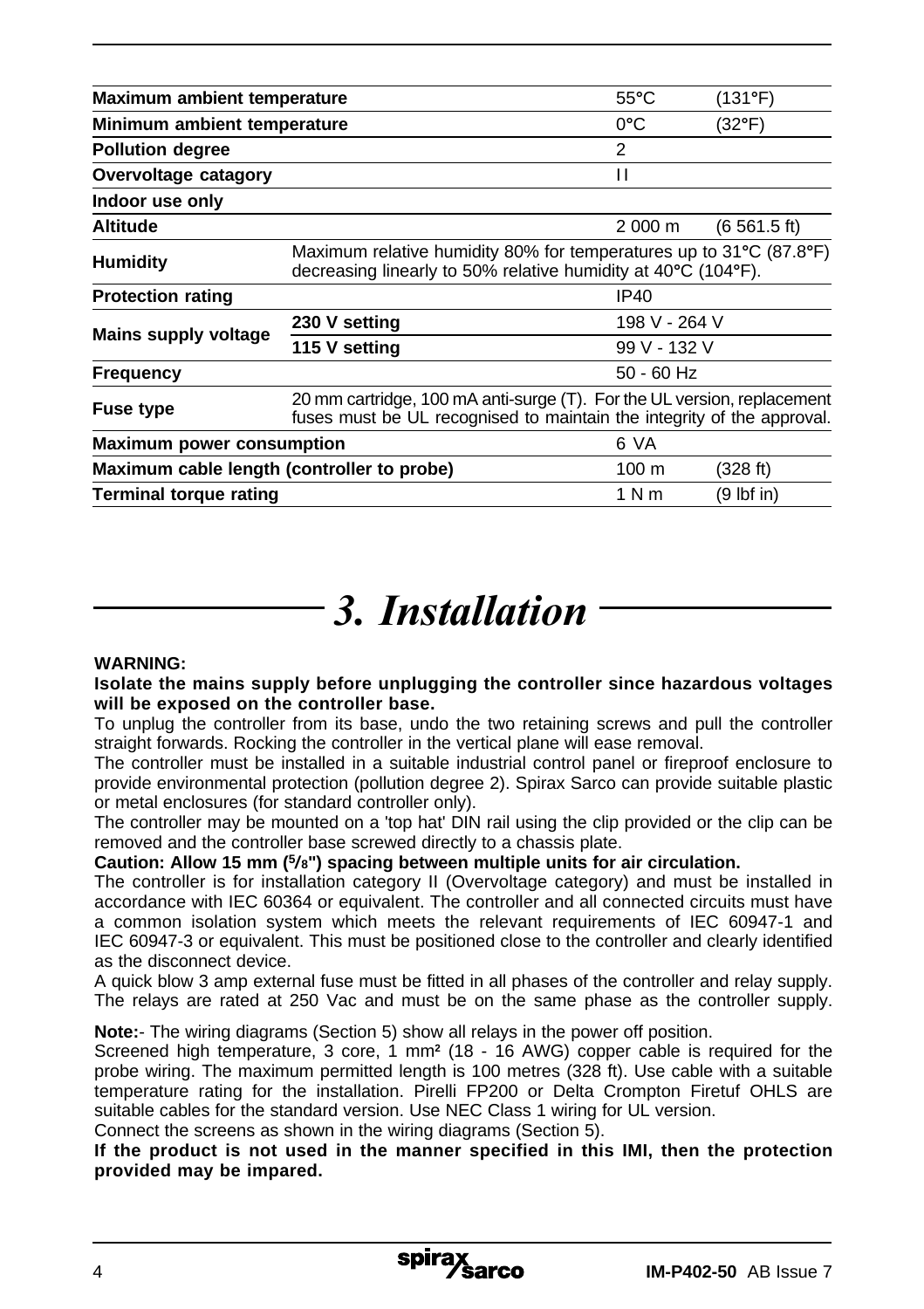| <b>Version</b>   | Relay load type                     | Rating                                                                                       |
|------------------|-------------------------------------|----------------------------------------------------------------------------------------------|
| <b>Standard</b>  | Resistive at 250 Vac                | 3 A                                                                                          |
|                  | Inductive at 250 Vac                | 1 A                                                                                          |
| <b>UL Listed</b> | Lamp or resistive at 240 Vac        | 3 A                                                                                          |
|                  | Tungsten filament at 240 Vac        | 1 A                                                                                          |
|                  | ac motor at 240 Vac                 | $\frac{1}{4}$ HP (2.9 A)                                                                     |
|                  | ac motor at 120 Vac                 | $\frac{1}{10}$ HP (3 A)                                                                      |
|                  | Pilot duty (control circuits/coils) | C300(2.5 A)                                                                                  |
|                  |                                     | For the US and Canadian markets the controller must be wired in accordance with the National |

For the US and Canadian markets the controller must be wired in accordance with the National and Local Electrical Code (NEC) or Canadian Electrical Code (CEC).

# 4. Setting up the controller

### **4.1 Setting up the controller**

#### **The controller is supplied set up as follows:**

**-** 230 V mains supply.

**Relay rating table:**

- **-** Capacitance probe (Voltage) input.
- **-** Pumping in control (Channel B).
- **-** High water level alarm (Channel A).
- **-** Wave filter off (Standard response).
- **-** Out of range alarm off.

### **4.2 To change the mains supply voltage:**

- **-** Unplug the controller from its base.
- **-** Remove the rear cover panel.
- **-** Slide out the printed circuit board.
- **-** Slide the voltage selector switch to the required setting.
- **-** Replace the printed circuit board.
- **-** Ensure that the LEDs and test buttons engage with the holes in the front panel.
- **-** Replace the rear cover panel.

## **4.3 To change the control and alarm functions:**

- **-** Unplug the controller from its base.
- **-** Remove the rear cover panel.
- **-** Slide out the printed circuit board. An 8-way switch on the printed circuit board determines the controller functions.
- **-** Set the switches to the positions for their chosen duties as shown in Section 5, 'Wiring diagrams'.
- **-** Replace the printed board.
- **-** Ensure that the LEDs and test switches engage with the holes in the front panel.
- **-** Replace the rear cover panel.



Slide switch up for 115 V setting

**Fig. 2**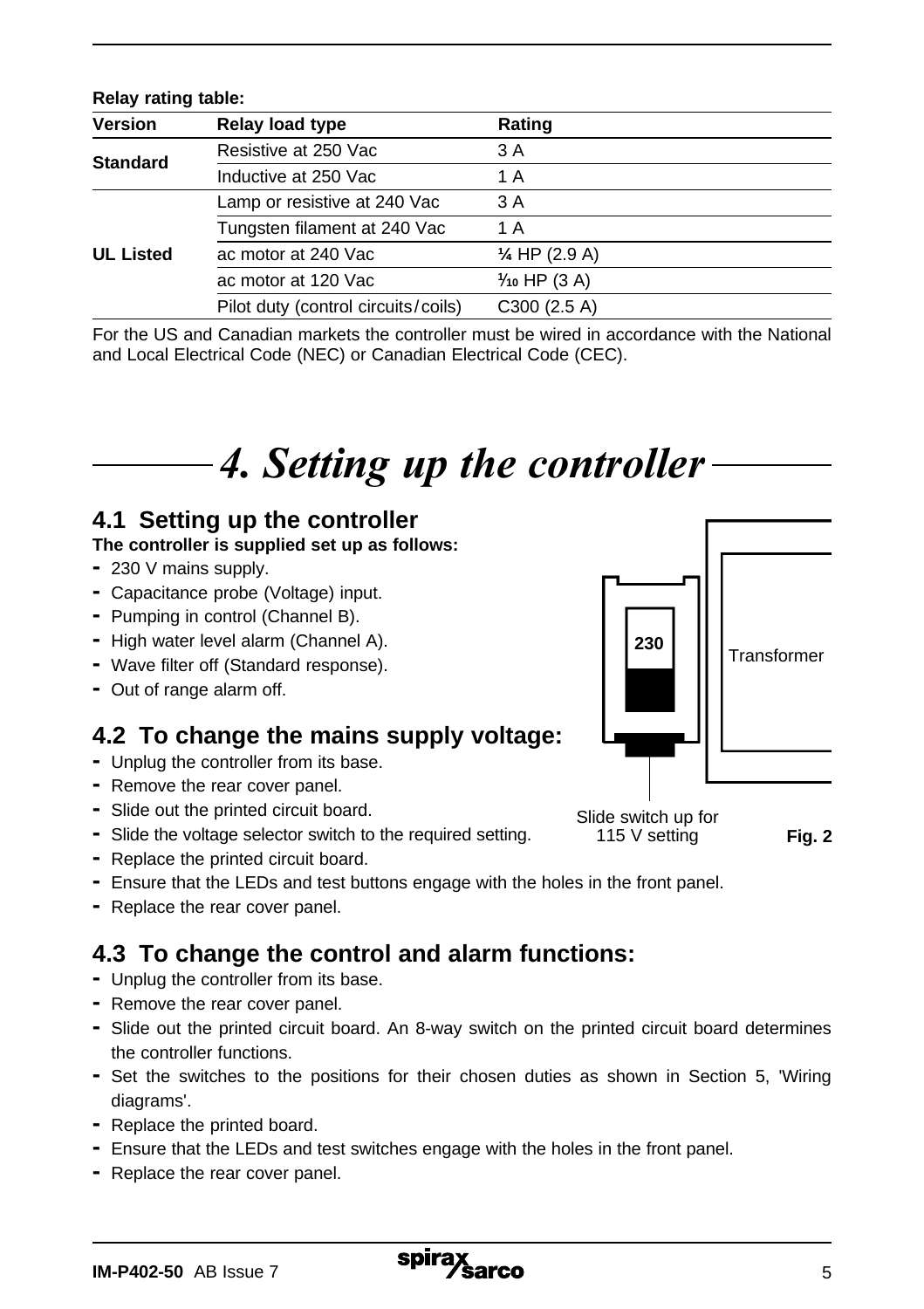## **4.4 Wave filter - Switch 5**

The wave filter provides a delayed response for high output boilers where waves and high turbulence may otherwise cause over-frequent switching of the controller output relays. If the wave filter is required, set Switch 5 to ON.

### **4.5 Out of range alarm - Switch 6**

This feature causes both relays to switch off if the input voltage to the controller falls outside normal operating limits, e.g. if cable damage causes an input of less than 0.6 V (2 mA), or over 8.5 V (28 mA). Values are approximate. If this facility is required set Switch 6 to ON.



**Fig. 3 The LC2500 is supplied with the switch setting set as shown in bold**

# 5. Wiring diagrams

### **5.1 Screen connection**

An earth current loop is created if a wire or screen is connected between two earth points, which are at different potential (voltage). If the instructions are followed correctly, then the preamplifier and controller screen will only be connected to earth at one end.

#### **Note: The PA20 earth terminal is a functional earth rather than a protective earth.**

A protective earth provides protection from electric shock under a single fault condition. This product has double insulation and therefore does not require a protective earth.

A functional earth is used in order for the product to operate. In this application, the earth (tank/boiler shell) is used as the common of the probe/preamplifier. It also provides a sink/drain for any electrical interference.

Ensure that the screen is connected to the earth terminal of the PA20 and to the common terminal of the controller.

Ensure the common terminal of the controller in not internally earthed. (All Spirax Sarco boiler controls are internally isolated from earth).

The common terminal of the controller must only be earthed via the PA20.

#### **CAUTION:**

**Do not connect the common terminal to an earth local to the controller. To do so may induce an earth current loop, which may reduce the performance or damage the product.**

### **5.2 Wiring diagram notes**

The wiring diagrams show water level control using a pump.

**Alternatively** a normally closed solenoid valve could be used, wired to controller terminal 7, **or** a motorised valve wired for terminal 7 to open and terminal 8 to close the valve.

All relays are shown in the power off position. The terminals are suitable for two 1.5 mm<sup>2</sup> or 16 AWG cables (max). The torque rating of each terminal is 1 N m (9 lbf in).

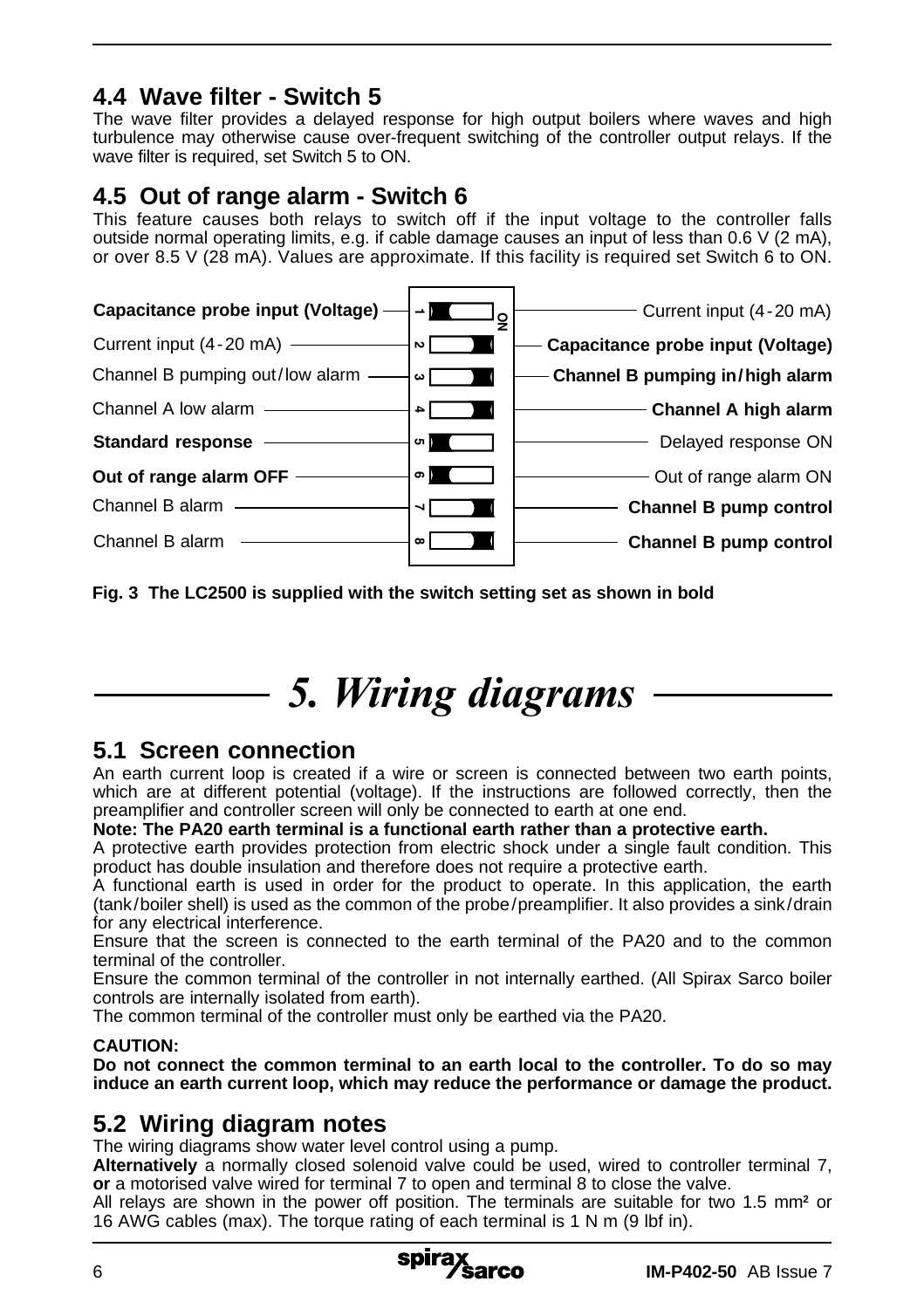

The earth terminal is internally connected to the PA20 body and earthed by the LP20 probe. **Do not** connect this earth terminal to any other earths.

**Fig. 4**

**Switch settings** Note: Switches 5 and 6 shown unset. See Sections 4.4 and 4.5

**Note: For 4-20 mA input see Section 5.6**



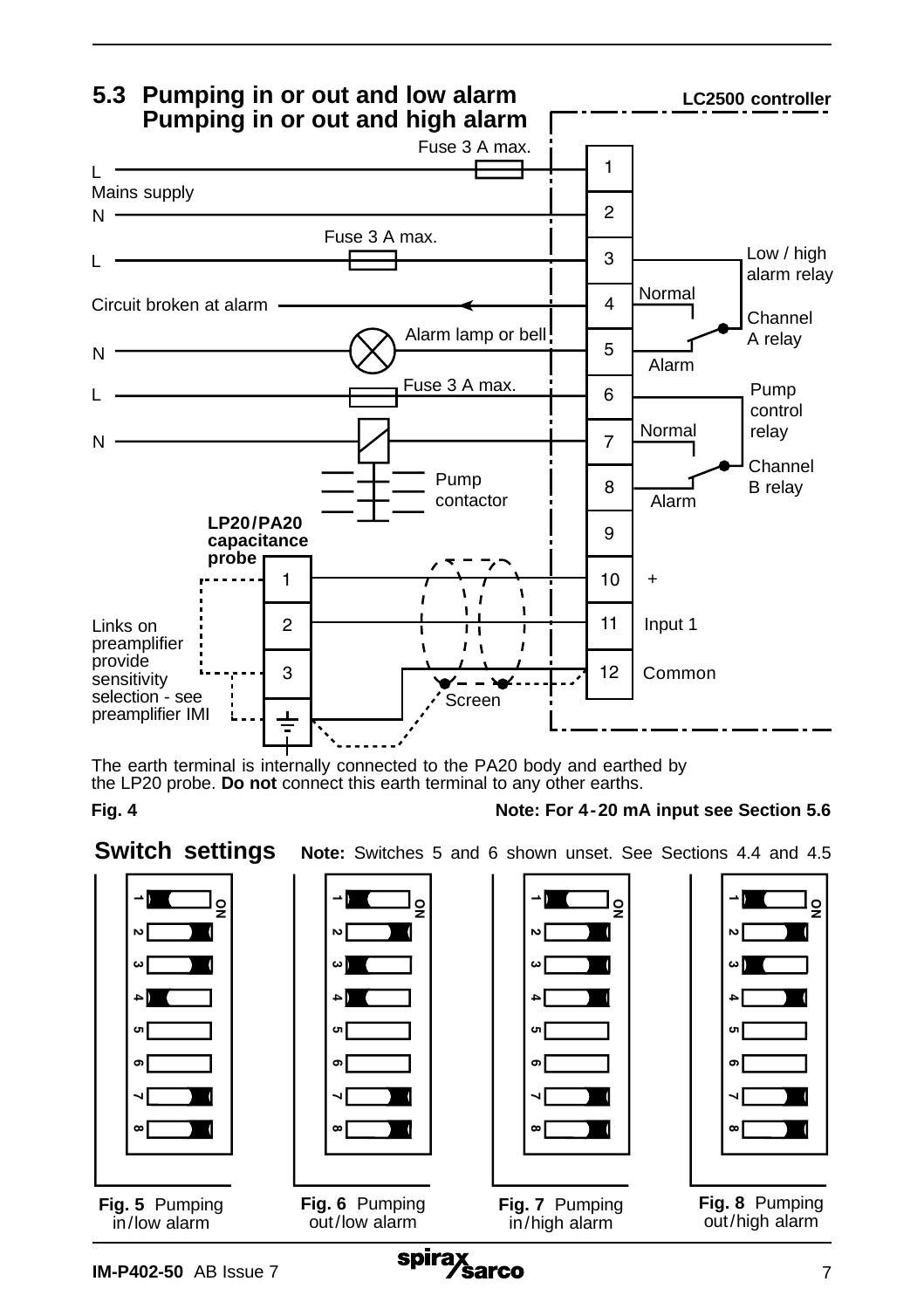

The earth terminal is internally connected to the PA20 body and earthed by the LP20 probe. **Do not** connect this earth terminal to any other earths.

**Fig. 9 Note: For 4-20 mA input see Section 5.6**



**Switch settings** Note: Switches 5 and 6 shown unset. See Sections 4.4 and 4.5



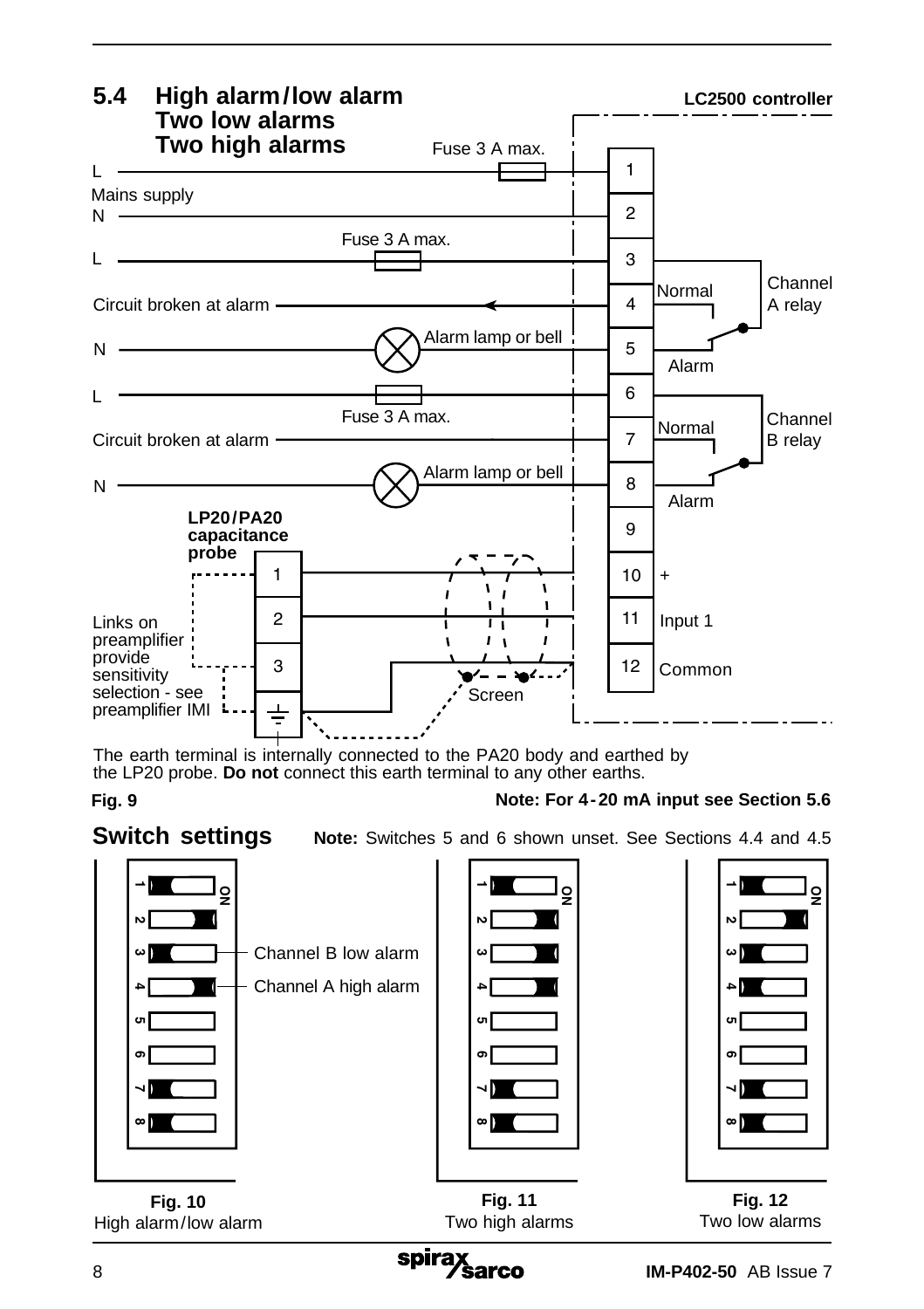## **5.5 Wiring diagram UL version**

#### **PA20 preamplifier and LP20 capacitance probe**

(see PA20 and LP20 Installation and Maintenance Instructions)





### **5.6 Connecting to a loop or externally powered 4-20 mA transmitter**

Connect wiring and set switches 1 and 2 as shown in Figures 14 and 15.

**Note:-** If more than one controller is connected to a 4-20 mA source, then only one unit should have switch 1 set to ON, as shown.

Where a pressure transmitter is used for level control a rising level causes a rising pressure and a rising output signal.

Where however, a differential transmitter is used for level control, it may be set up so that a rising level gives a reducing output signal.

In this case it will be necessary to reverse the alarms and pump control, e.g. set as high alarm for low alarm and set as pumping out for pumping in. Commisioning is described in Section 6.



**Fig. 15 4-20 mA loop externally powered transmitter**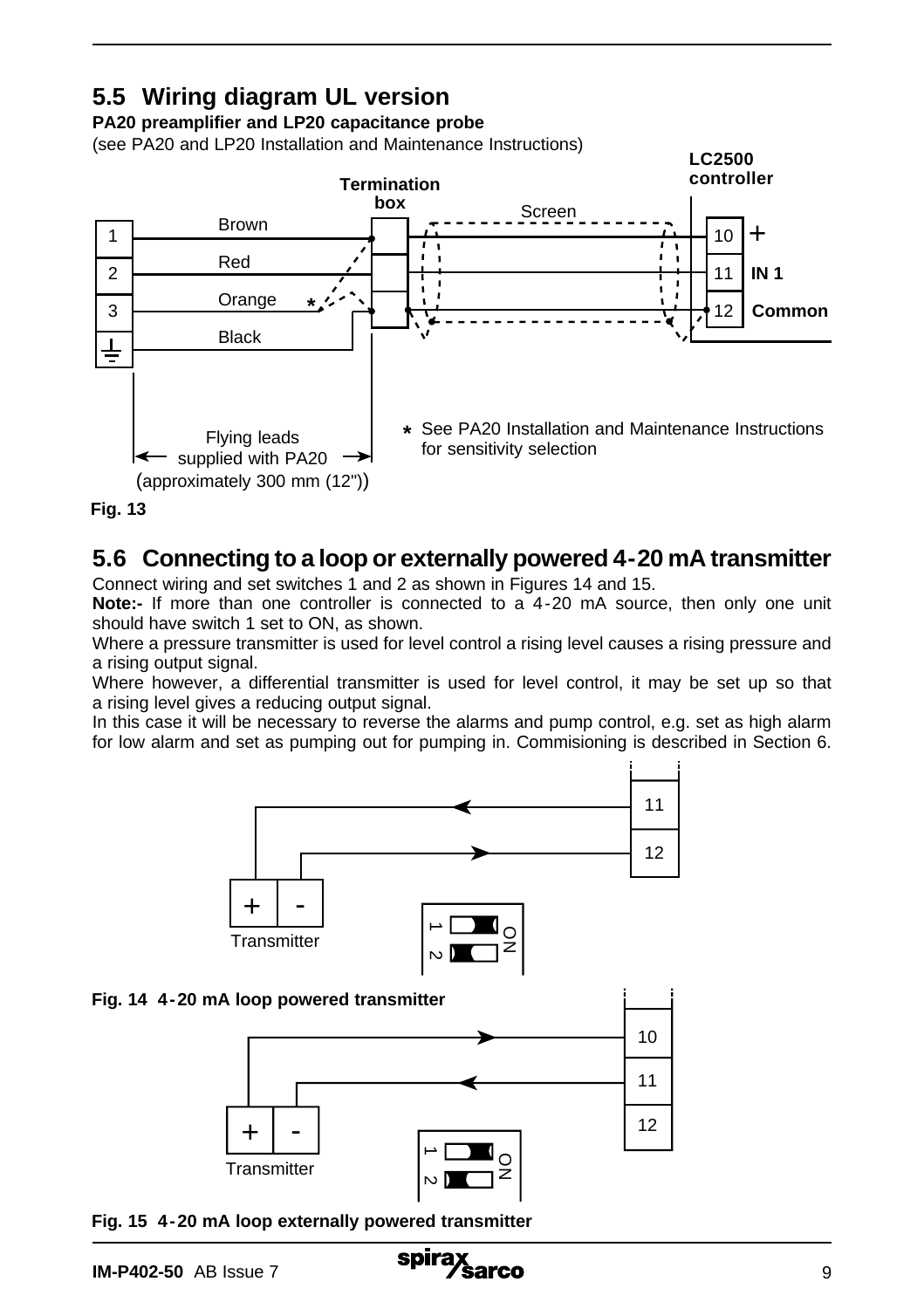## **5.7 Multiple controllers**

Several controllers can be connected to a single probe or 4-20 mA source if required, for example to provide multiple alarm signals.

Connect wiring and set switches 1 and 2 as shown in Fig.16.



**Fig. 16 Input from capacitance probe or 4-20 mA transmitter**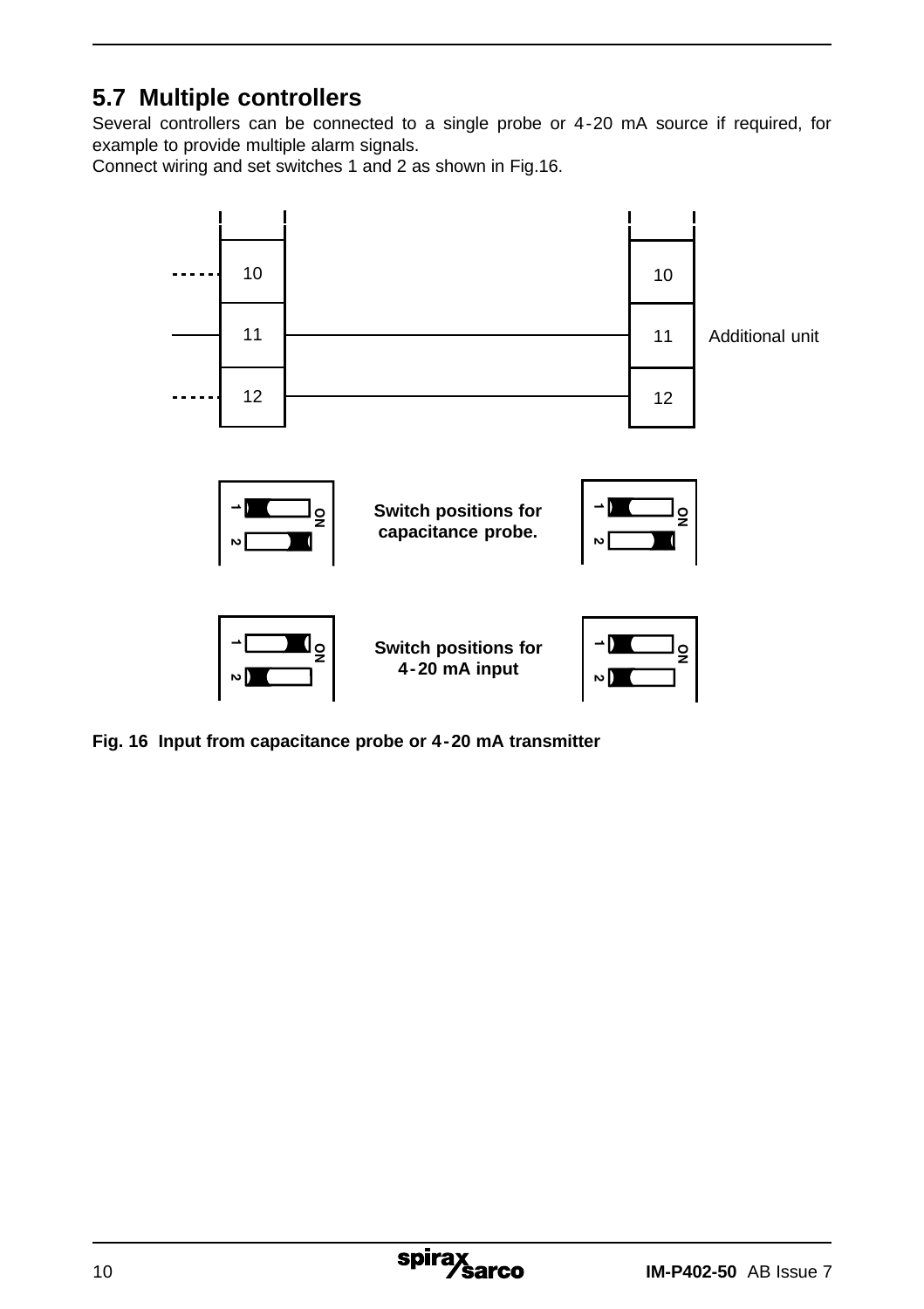# **6.** Commissioning

**Note: Control and alarm levels are set by adjusting the potentiometers on the front panel. Channel A is used for an alarm only. Channel B may be used either as an additional alarm, or for pump on-off control. It is not possible to set Channel B as an alarm if pump control is also required.**

## **6.1 Commissioning the controller**

Ensure the controller is set up for the correct functions and mains supply voltage. Select one of the following channel configurations:-

## **6.2 Two alarms (Channel A and Channel B)**

#### **Channel A**

- **1.** Alter the water level to the required alarm level.
- **2.** Adjust the top potentiometer until the top alarm LED just lights.

#### **Channel B**

- **1.** Turn the lower potentiometer approximately 25 turns anticlockwise.
- **2.** Alter the water level to the other alarm level required.

**3.** Adjust the middle potentiometer until the lower alarm LED just lights.

**Note:** Turning clockwise increases the level at which the alarm operates.

## **6.3 One alarm (Channel A), and pump on/off control (Channel B)**

#### **Channel A**

**1.** Alter the water level to the required alarm level.

**2.** Adjust the top potentiometer until the top alarm LED just lights.

#### **Channel B - Pumping in**

- **1.** Turn the lower potentiometer approximately 25 turns anticlockwise.
- **2.** Alter the water level to the required Set Point.
- **3.** Adjust the middle potentiometer slowly until the green pump LED just lights.
- **4.** Turn the lower potentiometer approximately 25 turns clockwise.
- **5.** Raise the water level to the required 'pump off' position.
- **6.** Adjust the lower potentiometer **very slowly** anticlockwise until the green pump LED just goes out. (This will also automatically set the 'pump on' position to an equal distance below the Set Point).

**Note:** If you over-adjust the potentiometer, it will be necessary to repeat the Channel B commissioning, as the LED will not light again if the potentiometer is turned clockwise.

#### **Channel B – Pumping out**

- **1.** Turn the lower potentiometer approximately 25 turns anticlockwise.
- **2.** Alter the water level to the required Set Point.
- **3.** Adjust the middle potentiometer slowly until the green pump LED just lights.
- **4.** Turn the lower potentiometer approximately 25 turns clockwise.
- **5.** Lower the water level to the required 'pump off' position.
- **6.** Adjust the lower potentiometer **very slowly** anticlockwise until the green pump LED just goes out.

**Note:** If you over-adjust the potentiometer, it will be necessary to repeat the Channel B commissioning, as the LED will not light again if the potentiometer is turned clockwise.

**Explanatory note:** The lower potentiometer controls hysteresis, (control band width). Rotating it 25 turns anticlockwise minimises hysteresis (**1**), and therefore enables the Set Point to be adjusted easily (**2** and **3**).

Rotating the potentiometer fully clockwise maximises the hysteresis (**4**) preventing the controller switching off the pump before the boiler water can be brought up to the required 'pump off' level. Finally, the hysteresis is adjusted back down to match the 'pump off' level in the boiler (**6**).